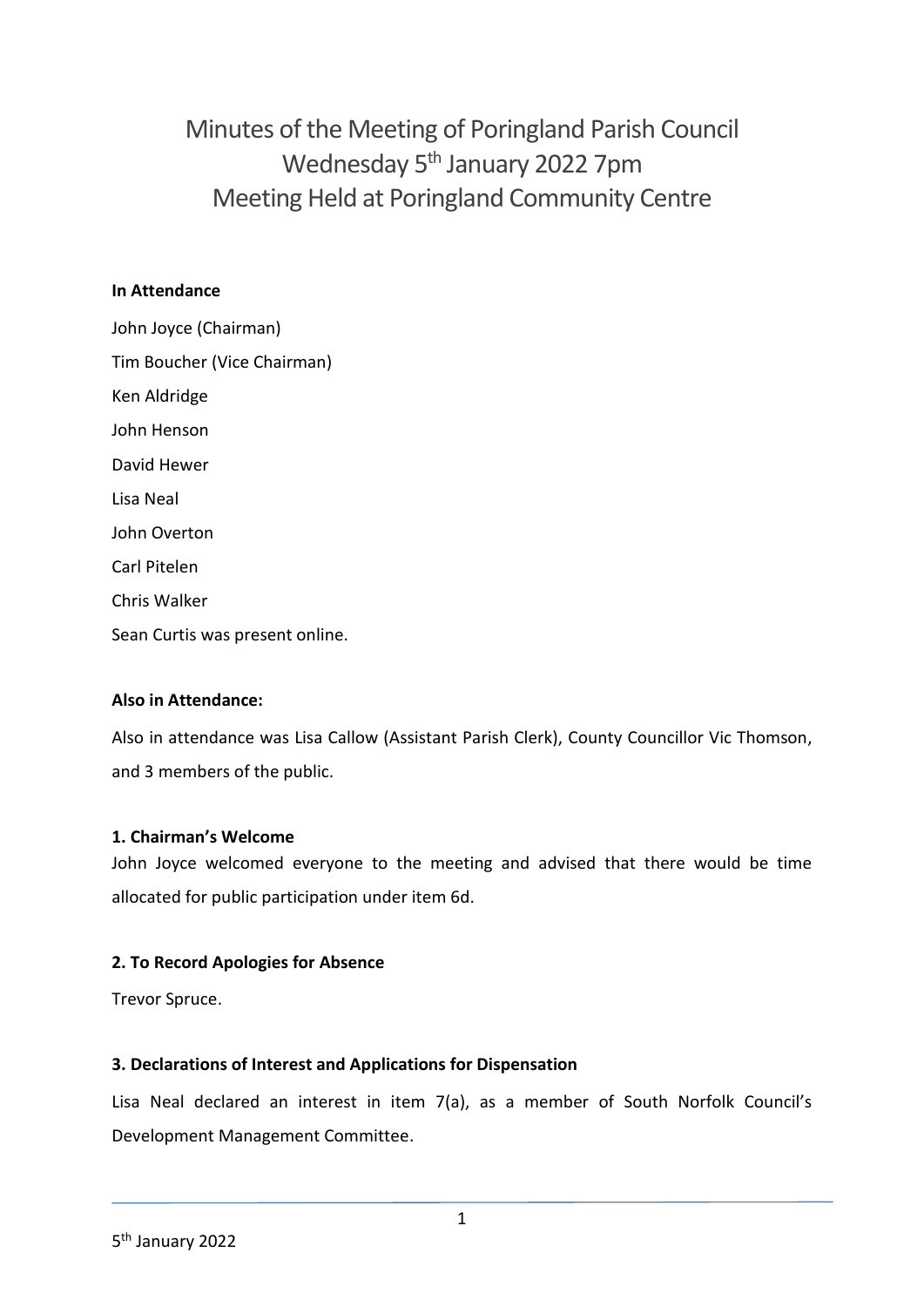A dispensation was granted for members to discuss planning application 2021/2580. Members were instructed to discuss this as a Parish Council, however there is an interest (non-pecuniary) as each member has a responsibility as part of the body that makes up the sole managing trustee of the Welcome Home and Memorial Playing Fields Trust.

The dispensation will allow the subject to be discussed by members in a way that is open and transparent to the public, and will comply with s33 of the Localism Act 2011 (33 Dispensations from section 31(4))

The Dispensation was applied to Ken Aldridge, Tim Boucher, Sean Curtis, John Henson, David Hewer, John Joyce, Lisa Neal, John Overton, Carl Pitelen, Trevor Spruce, and Chris Walker.

# **4. To Agree Minutes of the Meeting Held on 1 st December 2021**

The minutes of the meeting held on 1<sup>st</sup> December 2021 were agreed after a proposal by David Hewer and a second by Tim Boucher.

**5. Matters Arising from the Minutes of 1 st December 2021, including the Clerk's report** The Clerk's report had been previously circulated. It detailed:

- **Carr Lane.** Norfolk County Council is working to create a plan of this area to determine what areas of Carr Lane are the responsibility of highways or landowner.
- **Mulberry Playing Field Drainage.** The topography report has been completed and engineering companies are to be approached to design a scheme which will alleviate the flooding on the Mulberry Playing Field.
- **Parish Partnership.** The application for funding for 4 new Vehicle Activated Signs has been submitted to Norfolk County Council, with the support of our County Councillor. A decision will be made in March as to whether the Parish Council has been successful.
- **Mulberry Play Area Repairs**. The urgent repairs have been completed. Prices will be sought for the non-urgent repairs for this area and Victory Avenue.
- **New Play Areas.** The non-material amendment planning application from Norfolk Homes to change the design of the open space in area D has been approved by South Norfolk Council to change the design of the Area D play area. Big Sky has incorporated some sensory play boards into their new design which has taken on a new aspect of accessibility in this proposed play area.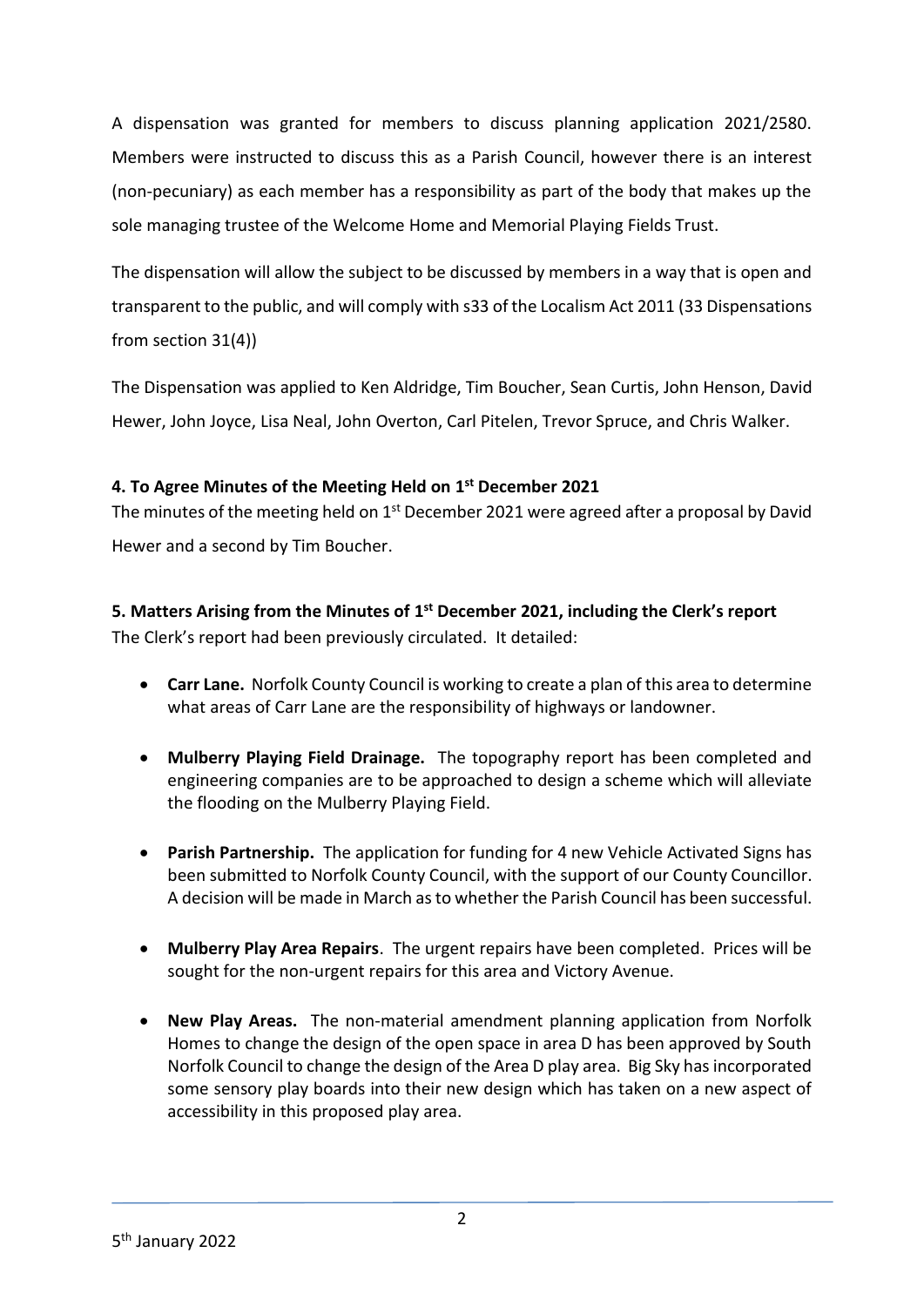- **Memorial Repair.** The stone mason has completed the memorial repair and a charge has been placed on the relevant grave.
- **Kitchen Upgrade.** Three quotes have now been received and have been analysed. Queries have been sent back to two of the suppliers. Once responses have been received, the analysis and recommendation will be sent to the community centre advisory group for consideration.
- **Breakout Office.** The planning application was validated by South Norfolk Council on 5<sup>th</sup> November and are currently showing as pending consideration. There have been no queries raised by South Norfolk Council to date and there are no objections from the public on South Norfolk Council's website.
- **Overtons Way Planning Appeal.** A response to the Planning Inspectorate has been sent on behalf of the Parish Council, emphasising the status of the Poringland Neighbourhood Plan and the plans lack of conformity with several of the policies within.
- **Notice Board at the Memorial Garden.** This has been ordered and is on a 12-14 week lead in time.
- **New Gates at the Community Land.** The new gates have been installed. Signage is to be attached to the gates advising parishioners that this land is now the responsibility of Poringland Parish Council.

# **6. Adjournment for Public Participation, District and County Councillors, and Councillors with any Pecuniary Interests**

It was agreed that standing orders should be suspended.

## a) District Council Report

Lisa Neal stated before Christmas that members of South Norfolk District Council launched a one-off hospitality grant due to Covid and loss of business, of the 106 applications 73 were paid out. The Government has also announced additional support, which is to be confirmed in the next few days.

The Police and Crime Commissioner is required to set the budget for the policing element of the Council Tax, with a 3.95% increase proposed. If you want to have your say, you can do so by going to norfolk-pcc.gov.uk.

The junction sewers under Brooke industrial estate have been opened and were full of wipes, which causes a huge problem with sewage. Lisa Neal has contacted the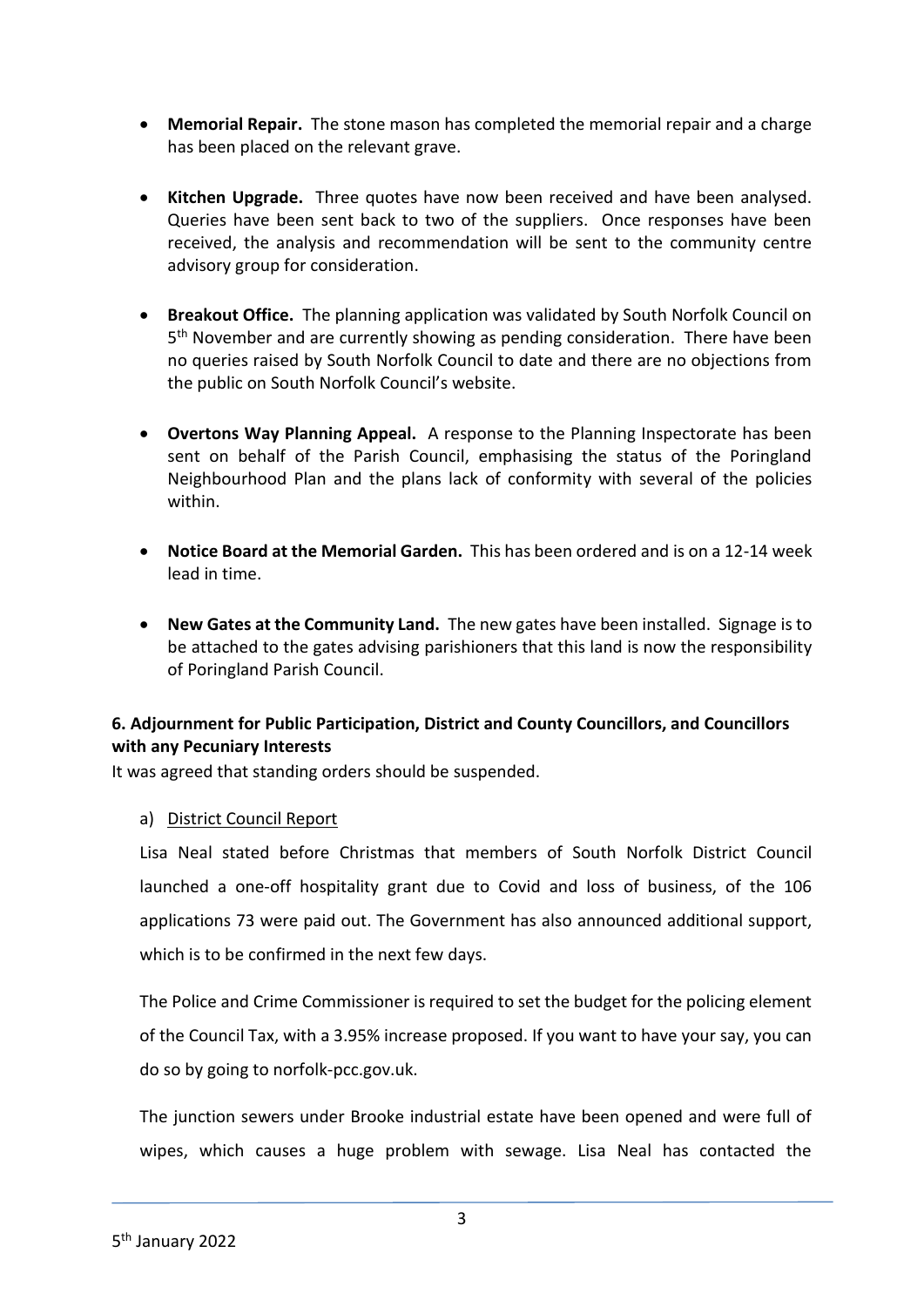communications team at South Norfolk Council to have an article put in the next newsletter as there is a need to remind and re-educate people regarding this problem.

#### b) County Council Report

Vic Thompson wished everyone a happy new year.

He confirmed he had sent round a report which showed Covid-19 numbers were rising in Norfolk, however 91% of the Norfolk population have had their first vaccine dose, 85% their second, and 70% their booster. This puts Norfolk ahead of the UK average.

Public Health England asked that people be reminded they should be using NHS 111 in the first instance, and should not be presenting themselves at A&E. They have also highlighted avian flu and remind people not to touch dead birds under any circumstances.

Vic reminded people not to use lanterns due to the problems they cause to the environment and to find alternatives.

He visited the new Harford Bridge recycle centre and said it is really quite amazing, there is plenty of room with ample parking, and it is open all week.

Ken Aldridge raised the issue of street signs in the village being so dirty or in overgrown hedges they are becoming difficult to read, Vic confirmed he had already reported the issue. They will be done but he can't say when as Highways face other pressures at this time of year due to the cold weather. He would encourage residents to report it using Norfolk County Council's website.

c) Public Participation – None.

*Standing orders were reinstated.* 

*Lisa Neal withdrew from the meeting.* 

## **7. Planning**

## a. To Consider Applications Received

*i) 2021/2580 – Land adjacent to the Bowls Club, The Footpath – Erection of community workshop and associated landscaping* John Joyce presented this application to the meeting covering the site layout and floorplans, and site elevation. He noted that there were no windows, and instead skylights. John Overton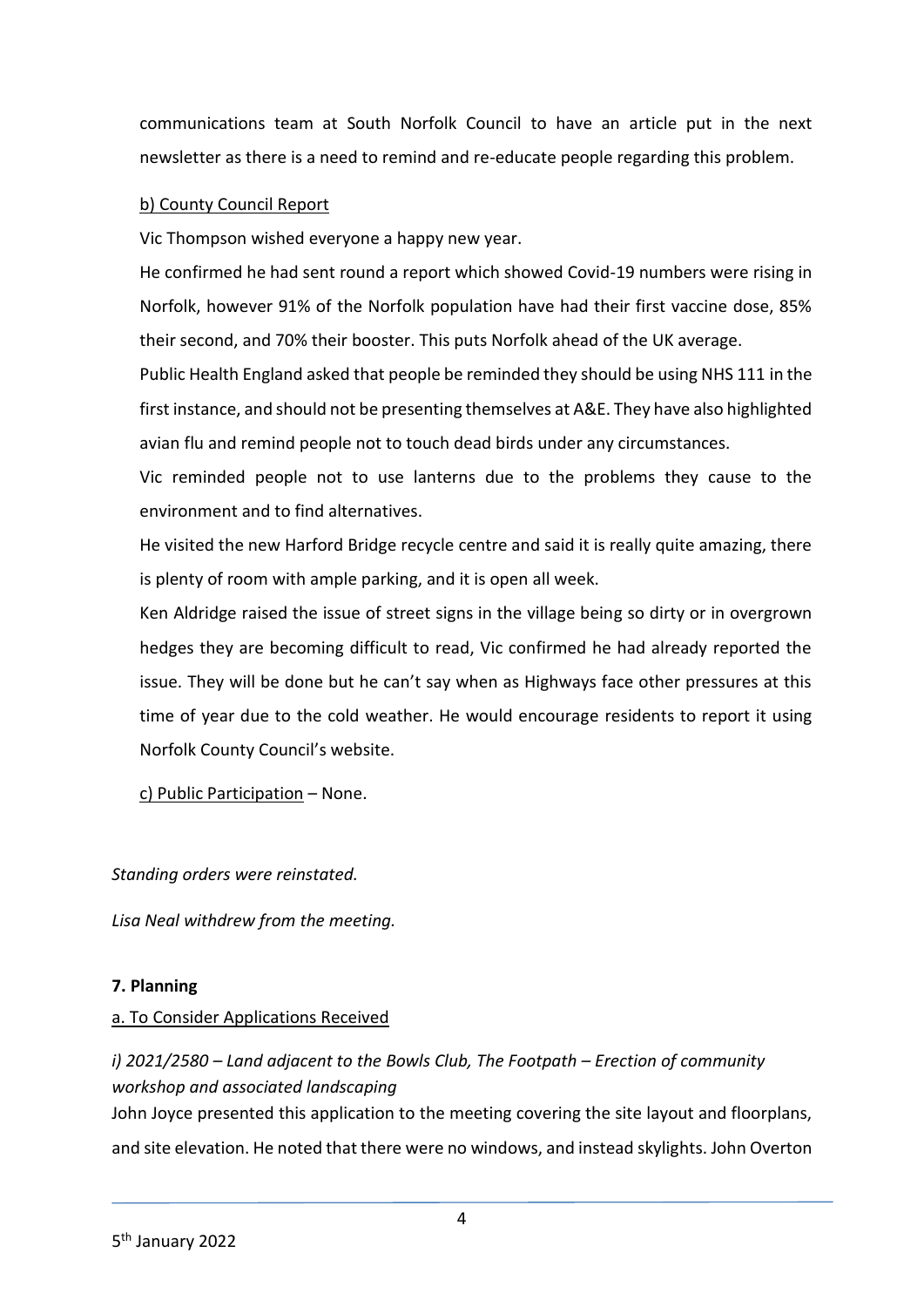stated the South Norfolk planning officer had no issues with the application, only that it had been submitted too early but this has been rectified. Ken Aldridge queried the use and storage of gas cylinders, a member of the Men's Shed was present and confirmed that they may store a single cylinder for welding use which will be vented appropriately, and stored in a safe cabinet. John Henson queried the colour of the proposed shed as he felt it would be nice to be the same colour as the green tin village hall, the member of the Men's Shed confirmed it will be a powdered coated olive green colour. John Joyce proposed no objections against the planning application, seconded by Chris Walker, and carried.

# *ii) 2021/2688 – 39 Devlin Drive – Conversion of garage to home office and store*

Carl Pitelin presented this application to the meeting. He outlined the proposed plans with the current garage doors to be replaced with bi-fold doors, similar conversions have been done by other residents in the surrounding area with no impact to others. He noted that it will mean the applicant will lose a parking spot, however as they currently have three this is not seen as an issue. Carl Pitelin proposed no objections against the planning application, seconded by Chris Walker, and carried.

#### b. To Note Planning Decisions

The following decisions were noted:

## **i) Approval with Conditions**

- a) 2021/2281 15 St Andrews Close Two storey and single storey rear extension and associated works.
- b) 2021/2304 11 Norwich Road First floor extension and ground floor to provide open plan living.
- c) 2021/2228 Broadlands, Brickle Road Works to TPO Trees
- d) 2021/2511 Land South of Hillside Works to TPO Trees

## **ii) Refusal**

None

*Lisa Neal Re-joined the Meeting*

## **8. Finance**

## a) To Receive Receipts, Payments and Bank Reconciliation for November 2021

The receipts, payments and bank reconciliation for November 2021 were noted by council.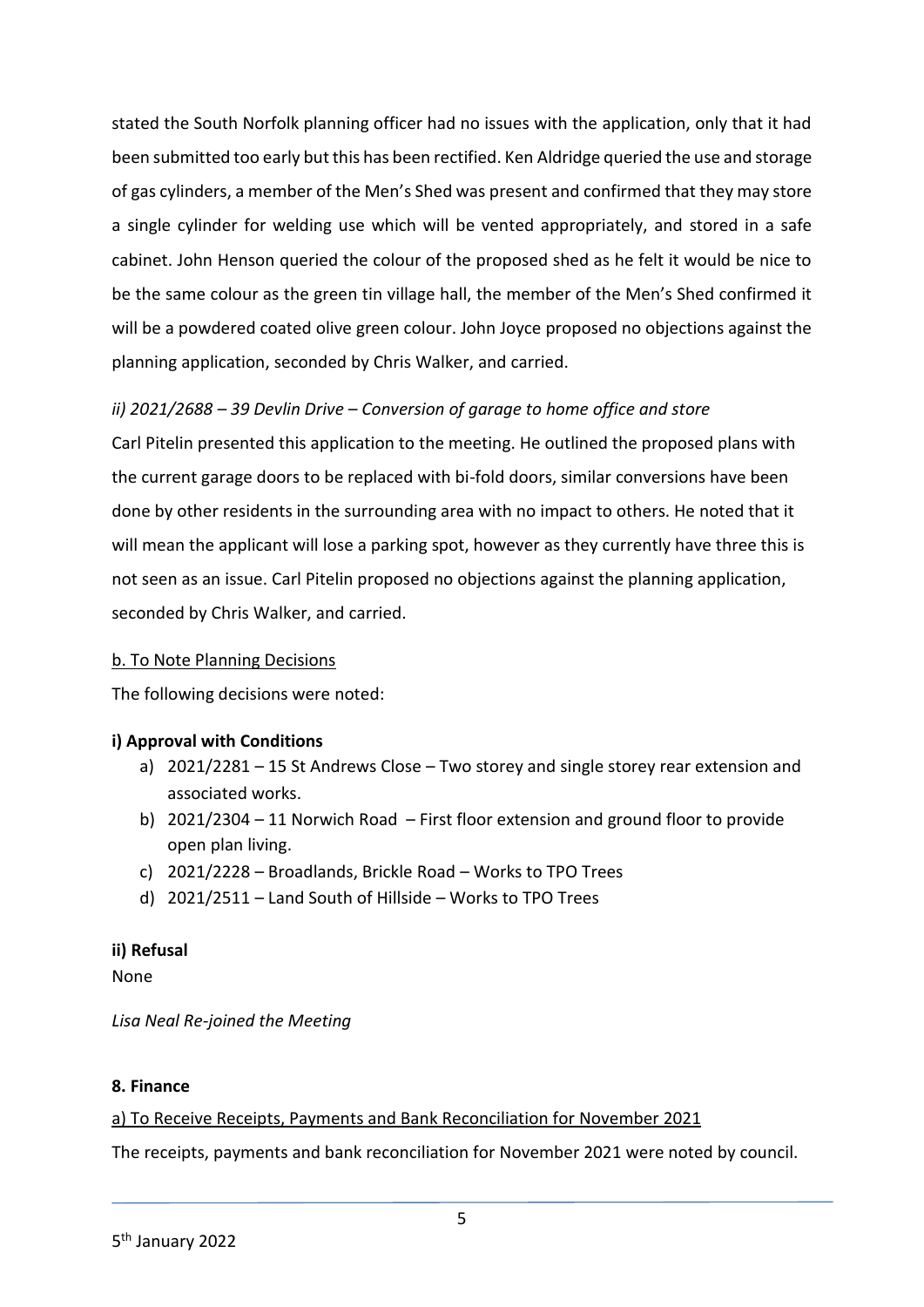# b) To Consider Request from All Saints Church for Funding for the Octagon Post Office

It was agreed to donate £200, proposed John Henson and seconded by Tim Boucher, and carried.

#### c) Accounts for Payment

#### *i) To Agree Accounts for Payment*

The following payments were agreed after a proposal by John Henson and a second from David Hewer.

| Payee                                                               | <b>Description</b>            | <b>Amount</b> |
|---------------------------------------------------------------------|-------------------------------|---------------|
| Staff Salaries and other Contractual Employment Payments (including |                               | £11,986.38    |
| payments to HMRC and Pension Funds)                                 |                               |               |
| 4Sports Group                                                       | Workwear                      | £58.56        |
| <b>Norfolk Copiers</b>                                              | <b>General Printing</b>       | £32.97        |
| Microshade                                                          | <b>Hosted IT</b>              | £270.00       |
| <b>Huge Crane</b>                                                   | <b>Cleaning Consumables</b>   | £189.04       |
| <b>MPS Doors</b>                                                    | Door Repair                   | £1,126.80     |
| The Alarm Company                                                   | Alarm Maintenance             | £314.40       |
| <b>PPL PRS</b>                                                      | <b>PRS License</b>            | £1,674.44     |
| <b>R&amp;A Saunders</b>                                             | <b>Window Cleaning</b>        | £215.00       |
| South Norfolk Council                                               | <b>Alcohol License</b>        | £70.00        |
| <b>Prestige Fencing</b>                                             | <b>Community Land - Gates</b> | £2,784.82     |
| <b>Loddon Band</b>                                                  | <b>Christmas Event</b>        | £100.00       |
| <b>Office Water Supplies</b>                                        | <b>Water Cooler Rental</b>    | £85.80        |
| Pro-Servicing Ltd                                                   | <b>Partition Wall Service</b> | £714.00       |
| <b>FC Walker</b>                                                    | <b>Community Land - Gate</b>  | £552.02       |
| Vortex                                                              | <b>Grounds Maintenance</b>    | £557.01       |
| Garden Guardian                                                     | <b>Grounds Maintenance</b>    | £1,977.99     |
| <b>Yare Shipping</b>                                                | Café Consumables              | £218.87       |
| <b>Amazon For Business</b>                                          | Café Expenditure              | £44.23        |
| <b>Amazon For Business</b>                                          | Maintenance                   | £11.98        |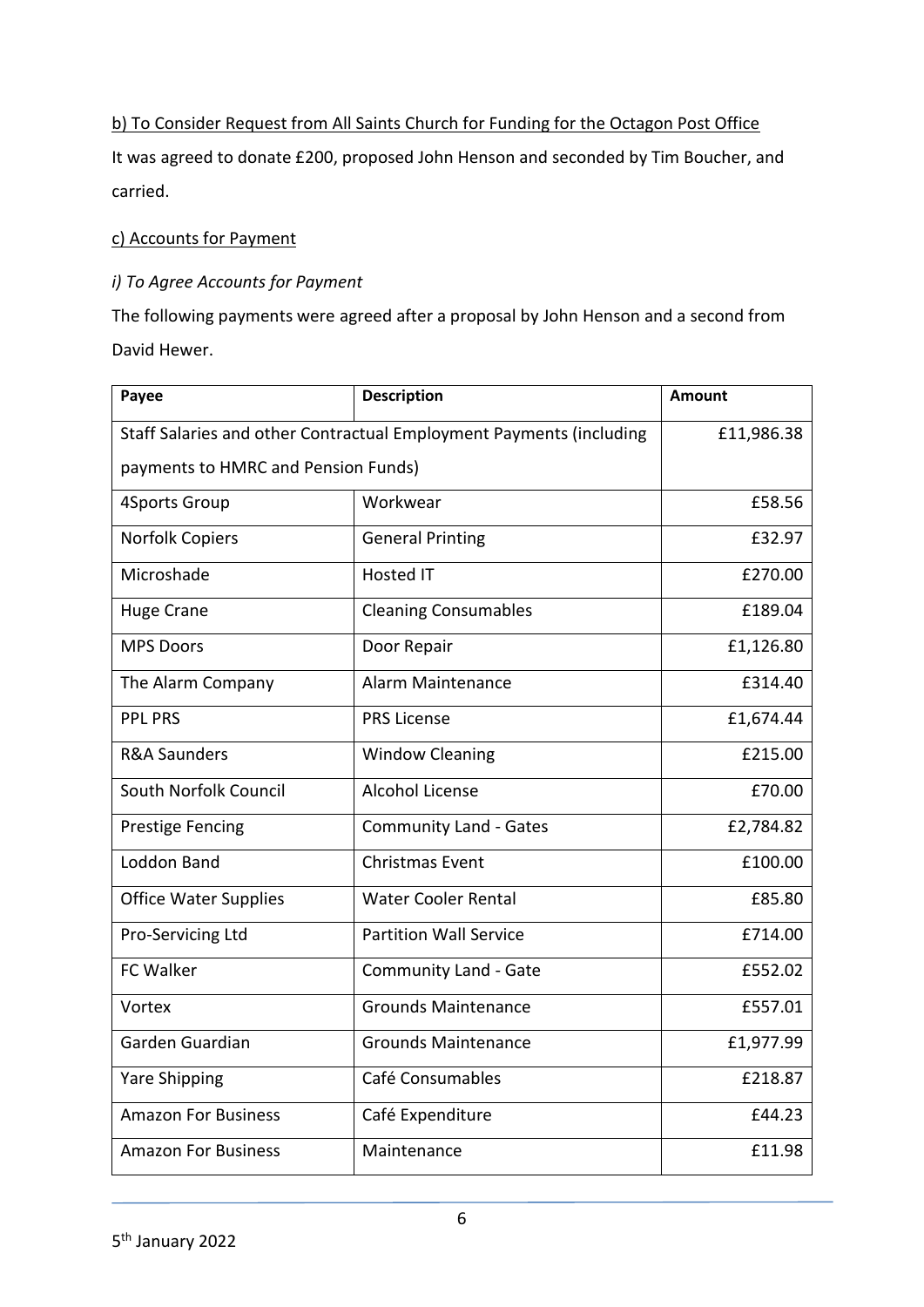| Payee                               | <b>Description</b>            | Amount     |
|-------------------------------------|-------------------------------|------------|
| <b>Amazon For Business</b>          | Stationery / Office Equipment | £37.27     |
| Norwich & Norfolk Indian<br>Society | Refund - Hall Hire            | £32.00     |
| Wave                                | Water - Playing Field         | £50.15     |
| Wave                                | Water - Burial Ground         | £12.47     |
| Veolia                              | Waste Removal                 | £77.47     |
| Worldpay                            | <b>Card Charges</b>           | £96.93     |
| Wave                                | Water - Community Centre      | £299.90    |
| <b>Total Gas &amp; Power</b>        | Heat & Light                  | £1,059.55  |
| <b>ESPO</b>                         | <b>Community Centre Gas</b>   | £237.98    |
| BT                                  | Landline, Broadband & Mobiles | £145.90    |
| Unity Multipay Card                 | Café Stock and Maintenance    | £1,852.77  |
|                                     | <b>TOTAL</b>                  | £26,886.70 |

# *ii) To Agree Accounts for Payment (Councillors with Pecuniary Interests)*

Chris Walker proposed that the following accounts should be paid, seconded by David Hewer, and carried.

| Payee              | <b>Description</b>         | Amount    |
|--------------------|----------------------------|-----------|
| Spruce Landscapes  | <b>Grounds Maintenance</b> | £1,073.96 |
| <b>Ben Burgess</b> | Consumables                | £14.81    |
|                    | <b>TOTAL</b>               | £1,088.77 |

## **9. To Receive Updates and Consider Recommendations from Advisory Groups**

#### a) Finance and Governance Advisory Group

i. The following Grounds Maintenance Contracts were recommended: Sensitive Areas (3-year contract) – of five applicants, proposed Spruce Landscapes; Parks and Small Areas (2-year contract) - of five applicants, proposed Garden Guardian;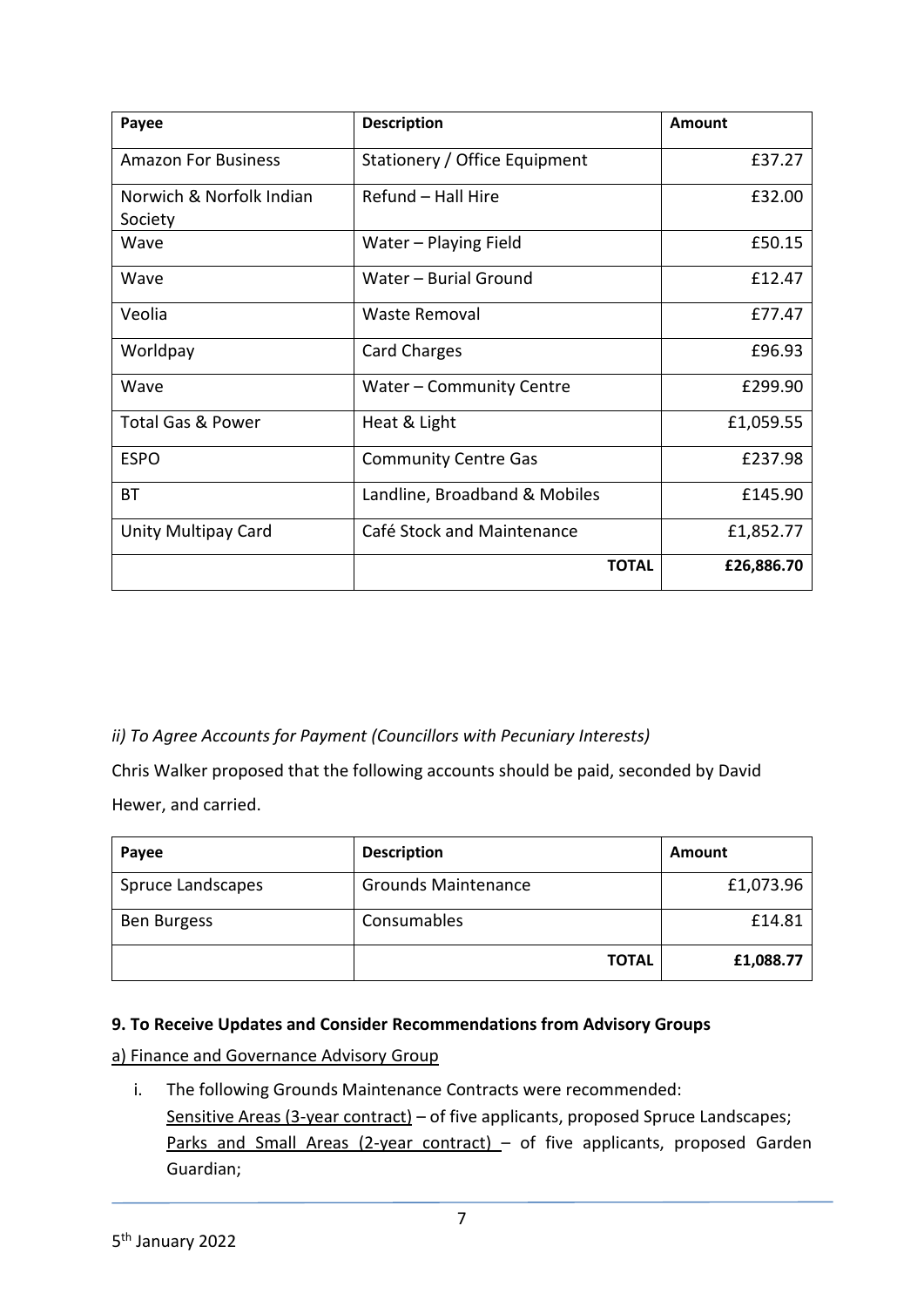Large Areas (1-year contract) - of four applicants, proposed Garden Guardian; Verges (1-year contract) – of five applicants, proposed EG Grounds Care.

These appointments were proposed by Chris Walker, seconded by David Hewer, and carried.

ii. Chris Walker presented the budget and Associated Precept for 2022/2023 with a proposed precept figure of £195,450, which equates to a Band D of £95.71, an increase of £4.44 from 2021/22 (4.86%).

Lisa Neal stated she was disappointed that percentage wise the proposed increase was above that proposed by the Police, County and District Councils, however she trusted the work of the Finance Committee. Chris Walker confirmed that a lot of work had gone into reducing the budget down as much as possible, staff costs make up a large part of the annual budget. Tim Boucher pointed out that the cost of running the Community Centre is increasing with the rise of energy bills and maintenance. Ken Aldridge stated the importance of Parishioners getting value for money with what the Council offers, which he believes they are.

The 2022/23 budget and precept was proposed by Chris Walker, seconded by John Henson, and carried.

John Joyce gave thanks to Chris Walker and the Clerk Faye Le Bon for their work on this matter.

iii. It was recommended to Council that three new laptops be purchased to replace the existing aged domestic ones, and two new screens at a cost of £3,072.94.

It was also recommended to purchase the purchase ledger software at a cost of £538 in the first year and an ongoing annual fee of £143. This was proposed by John Henson, seconded by Tim Boucher, and carried.

- iv. The five year Hampshire Bond matured on  $20<sup>th</sup>$  December, it was recommended to reinvest it for one year at 1.11%. This was proposed by Chris Walker, seconded by David Hewer, and carried.
- v. The Council noted that the original investment of £30,000 is now valued at £39,016.10 as at 30th September 2021.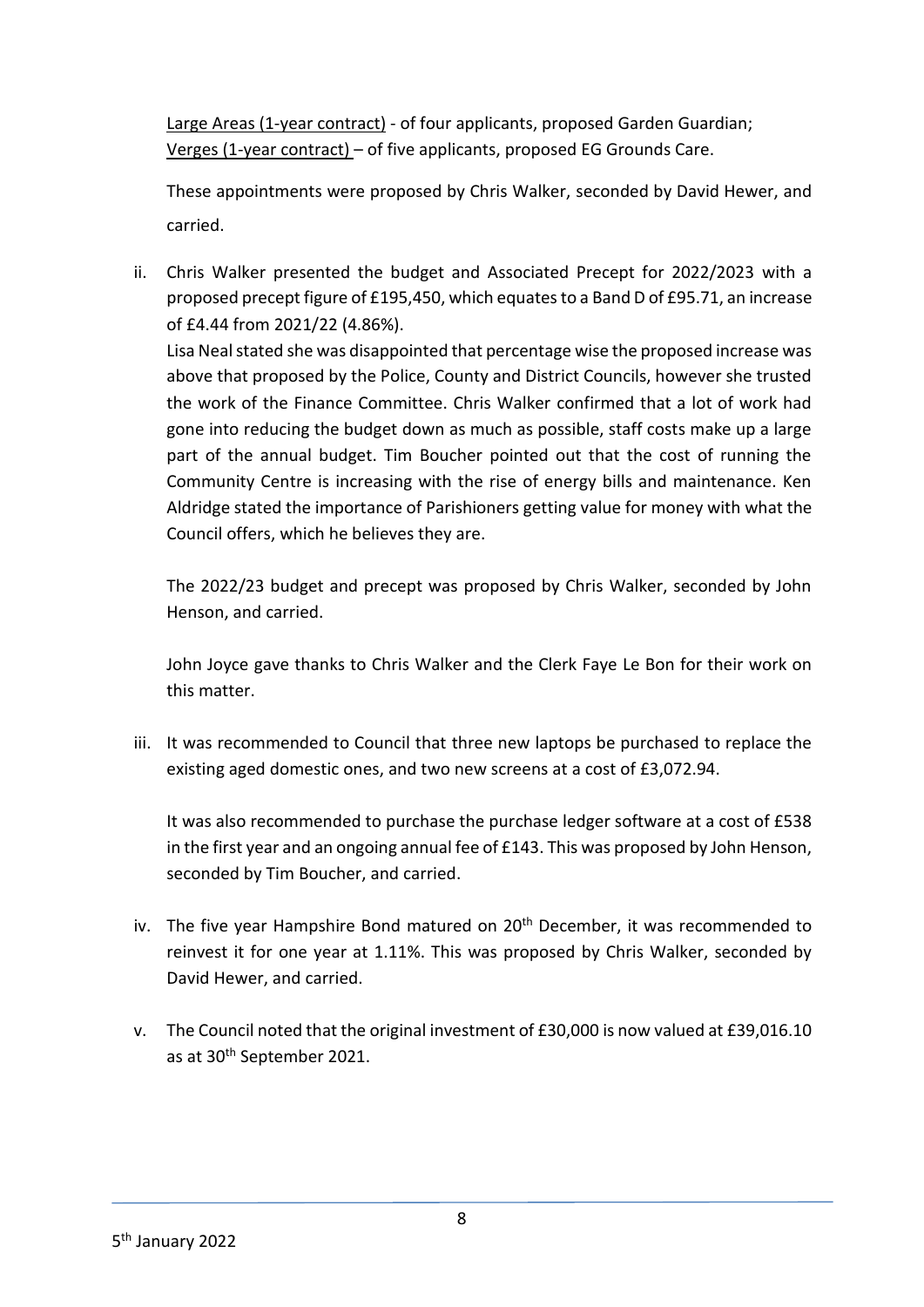## **10. Events**

a) A finance report from the fireworks night was presented to Council detailing the event made a small profit. Thanks was given to Carl Pitelin and Sean Curtis who put in a lot of work to make the event happen.

It was agreed that before a budget was set an Events Committee should be established to include the Booking and Events Officer.

b) Council received reports on both the Christmas Light Switch On and Santa's Sleigh Run, which were both great successes. The Parish Council was presented with a plaque on the night of the Christmas Tree switch on, it was agreed that the Community Centre Advisory Group would decide on a suitable place to display it.

## **11. To Agree Removal of 3rd Party Football Goals from Victory Avenue Play Area**

It was agreed that a letter be sent to the owner of the goal posts placed on Victory Avenue play area to request they be removed by a certain date, if they are still there beyond this date the Council will look to remove them. This was proposed by Tim Boucher, seconded by John Henson, and carried.

# **12. To Receive Proposal to Close the Meeting for Items 13 Under Section 1 Para 2 of the Public Bodies (Admissions to Meetings) Act 1960 due to the Item Relating to Terms and Conditions of Employment**

It was agreed to close the meeting to the press and public, proposed John Henson, and seconded by Chris Walker.

*The Public Left the Meeting*

## **13. To Receive Feedback on Covenant on Parish Council Land**

A discussion was had regarding the potential future use of the community land taking into account the covenant that is placed upon it.